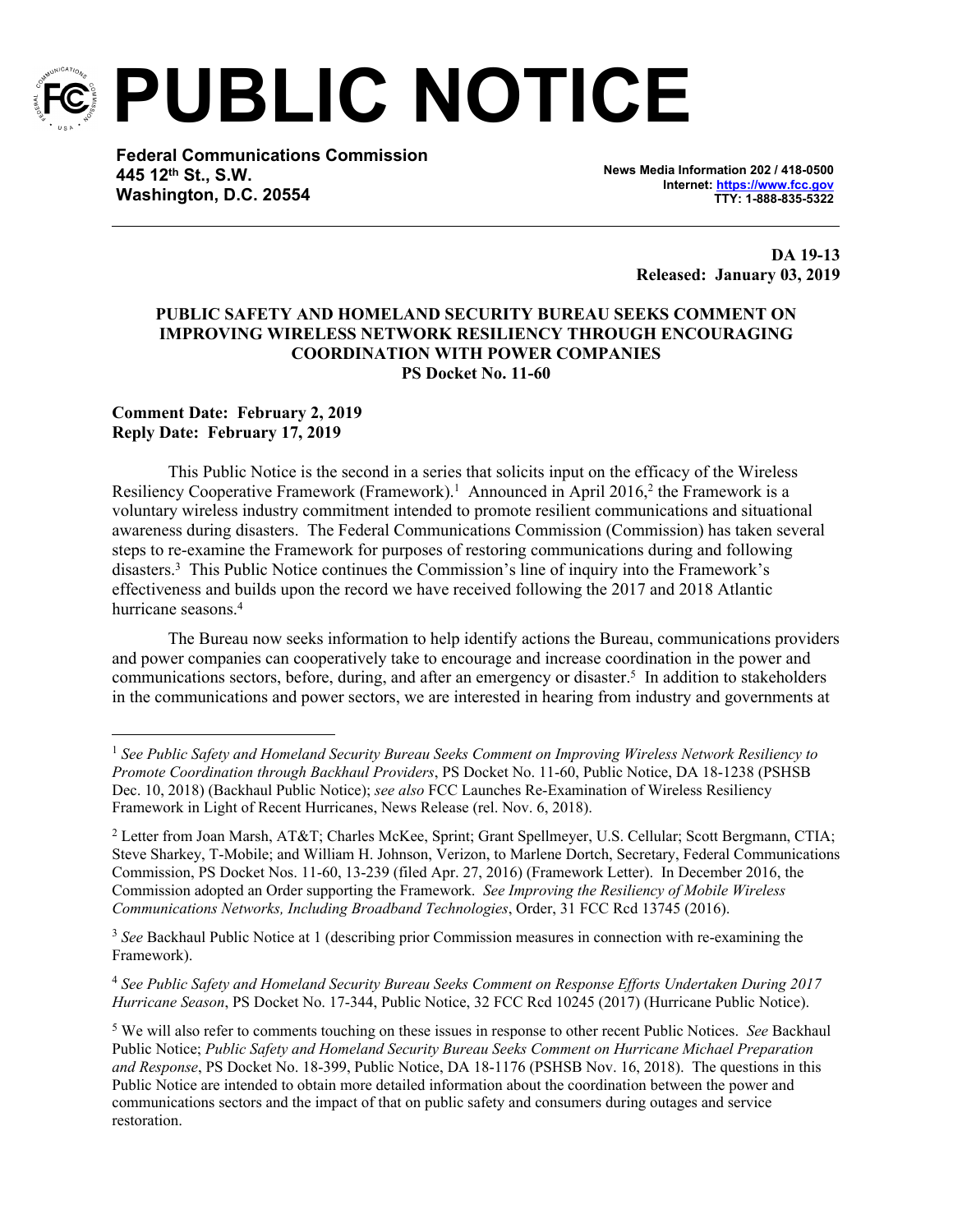all levels, as well as from consumers, including people with disabilities and those who may be disproportionately affected by communications outages, and any other interested stakeholders. We also ask commenters to relate their experiences regarding the extent to which communications systems (including wireline, wireless, satellite, broadcast, and cable networks) were impacted by the loss of power leading up to, during, and following disasters. The Bureau seeks to use this information to better inform our understanding, as well as help inform potential recommendations to the Commission on proposals that could promote a more resilient infrastructure in the face of a major storm or other disastrous event, as well as expedite restoration efforts.

# **A. Best Practices**

Are there existing best practices on disaster coordination, preparation, and restoration between communications providers and power companies?<sup>6</sup> If so, what are these best practices, and to what extent and how are these practices routinely implemented? If such best practices exist and are not routinely implemented, why not and what are the significant consequences of not implementing the best practices? Similarly, if such best practices do not exist, why not and what are the consequences of the failure to have such best practices?

# **B. Preparation and Response Coordination**

- 1. How do power companies and communications providers coordinate either in "blue sky"<sup>7</sup> planning or in the days before a looming disaster, to sustain and restore commercial power to provide continued communications services during commercial power failures? To what extent was this coordination implemented during the 2017 and 2018 hurricane seasons? What are the positive impacts and deficiencies, respectively, of this coordination?
- 2. What industry or intergovernmental forums, either formal or informal, exist to promote coordination and joint planning between communications providers and power companies? Have the power companies and communications providers leveraged these forums in the past and, if so, to what extent and to what effect?
- 3. Do the sectors coordinate in the placement of assets prior to the arrival of a storm? If so, to what extent did such coordination take place during the 2017 and 2018 hurricane seasons? If the sectors do not coordinate in this regard, why not and what were the major consequences of not doing so?
- 4. What particular lessons learned from prior events would be mutually beneficial to both power companies and communications providers in preparation for and in response to future events? In what ways could power companies and communications providers cooperate better before, during, and after a disaster to help improve the ability of communications services to sustain operations during a commercial power outage?
- 5. Information the Commission received from its Disaster Information Reporting System (DIRS)<sup>8</sup> reveals that downed fiber collocated to electric poles played a major role in disabling wireless communications during recent storms. News sources told the same

<sup>&</sup>lt;sup>6</sup> We note that the CTIA Best Practices for wireless carriers are not focused on coordinating with power companies or utilities during disasters. *See* CTIA, Best Practices for Enhancing Emergency and Disaster Preparedness and Restoration, [https://api.ctia.org/docs/default-source/default-document-library/best-practices-for-enhancing](https://api.ctia.org/docs/default-source/default-document-library/best-practices-for-enhancing-emergency-and-disaster-preparedness-and-restoration.pdf)[emergency-and-disaster-preparedness-and-restoration.pdf](https://api.ctia.org/docs/default-source/default-document-library/best-practices-for-enhancing-emergency-and-disaster-preparedness-and-restoration.pdf) (last visited Dec. 12, 2018) (CTIA Best Practices).

<sup>&</sup>lt;sup>7</sup> A "blue sky" day is a regular day state before an event happens.

<sup>8</sup> *See* FCC, Disaster Information Reporting System (DIRS), [https://www.fcc.gov/general/disaster](https://www.fcc.gov/general/disaster-informationreporting-system-dirs-0)[informationreporting-system-dirs-0.](https://www.fcc.gov/general/disaster-informationreporting-system-dirs-0)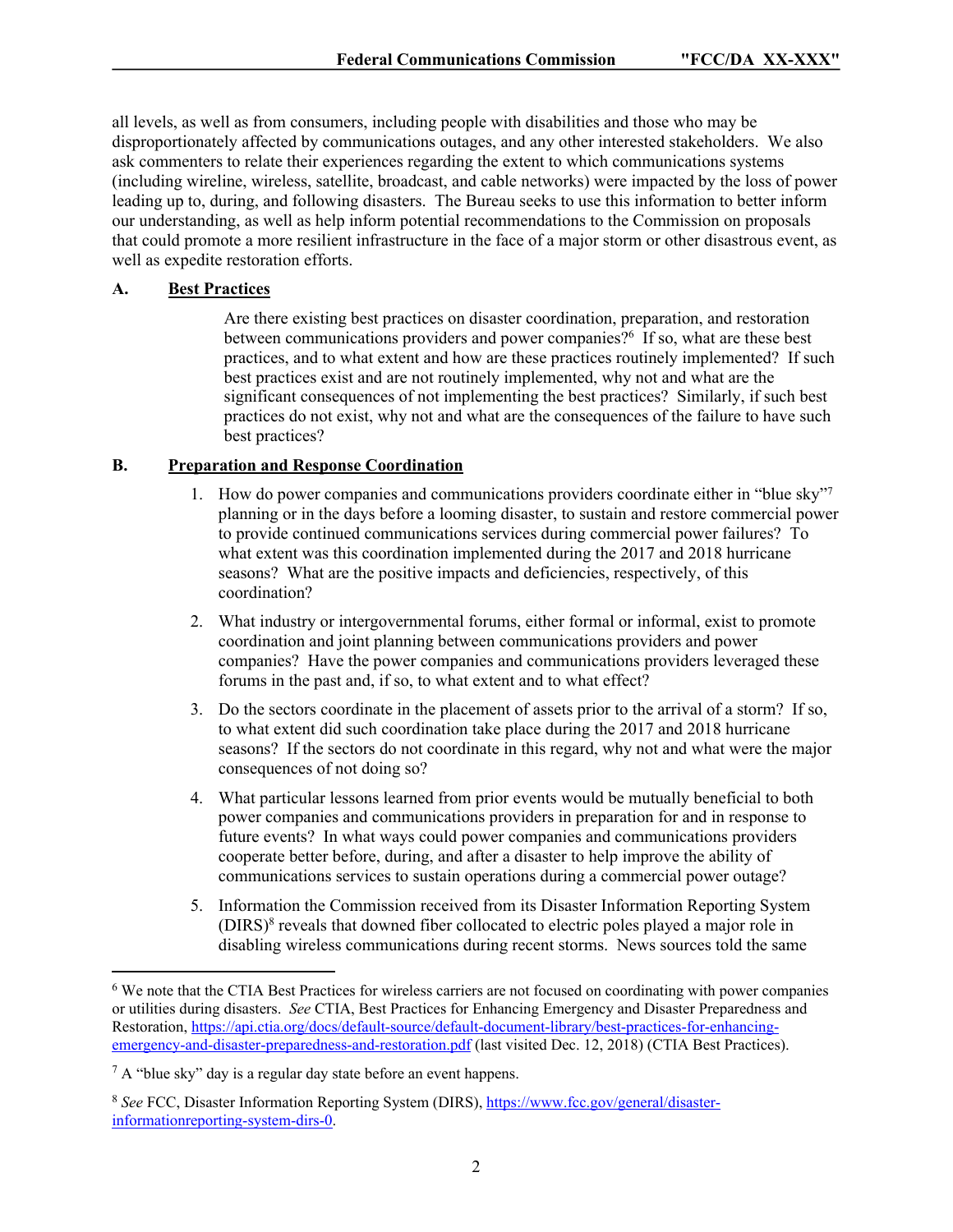story, including fiber cuts during restoration.<sup>9</sup> What was the impact of downed fiber and cut fiber on recent disaster recovery efforts? What was the cause of downed fiber and cut fiber? What steps did power companies take to ensure that their recovery efforts would not impede the recovery of communications service and would not cut or down fiber? Did pole mounted electrical wires used by power companies suffer in the same manner? What steps did communications providers take to ensure that their recovery efforts would not impede the recovery of power and would not cut or down power lines?

6. To what extent and by what processes do communications providers and power companies coordinate in siting transmission lines to avoid or harden deployments, like utility poles, that are prone to suffering wind damage in a disaster? How were these mechanisms used before and/or during recent storms? What are additional short and long-term methods that communications providers and power companies could use to facilitate coordination?

# **C. Prioritization of Restoration and Information Sharing**

- 1. What particular challenges during the 2017 and 2018 hurricane seasons impacted the efficient and timely prioritization of service restoration for either power or communications services?
- 2. How can power companies and communications providers better coordinate efforts to prioritize efficient restoration of communications services?
- 3. What specific types of information available from power companies before and during disasters would help communications providers prepare for and continue operations during a commercial power outage? What format is this information currently available in? What format would be most helpful to communications providers?
- 4. What restrictions exist that might inhibit power companies from sharing this information? Are there alternative ways to get this information? If so, how?
- 5. What specific types of information should communications providers share with power companies before, during, and after disasters that could help power companies better prepare communications carriers for power outages during and after disasters? For example, would information similar to that reported by communications providers in DIRS be useful to power companies in their restoration efforts?<sup>10</sup>

### **D. Prospective Improvements for Coordination**

1. To what extent would a voluntary cooperative framework, such as the Wireless Resiliency Cooperative Framework, be helpful in promoting coordination and information sharing between wireless providers and power companies before, during and after disasters? Are there existing partnerships or formal protocols or standards for electric utilities, for example, that could be expanded to include enhanced coordination and information sharing between power companies and communications providers?

<sup>9</sup> *See, e.g.,* Sarah Krouse, *Fiber Damage Vexes Verizon After Hurricane Michael*, Wall St. J. (Oct. 14, 2018), [https://www.wsj.com/articles/fiber-damage-vexes-verizon-after-hurricane-michael-1539541926.](https://www.wsj.com/articles/fiber-damage-vexes-verizon-after-hurricane-michael-1539541926) Commenters also noted storm-related damage to above ground communications cable and fiber cuts during restoration. *See* Verizon Comments, PS Docket No. 18-399, at 11 (Dec. 17, 2018); T-Mobile USA, Inc. Comments, PS Docket No. 18-399, at 3 (Dec. 17, 2018).

<sup>&</sup>lt;sup>10</sup> Communications providers use DIRS to report communications infrastructure status, network status information, and situational awareness information to the Commission during times of crisis.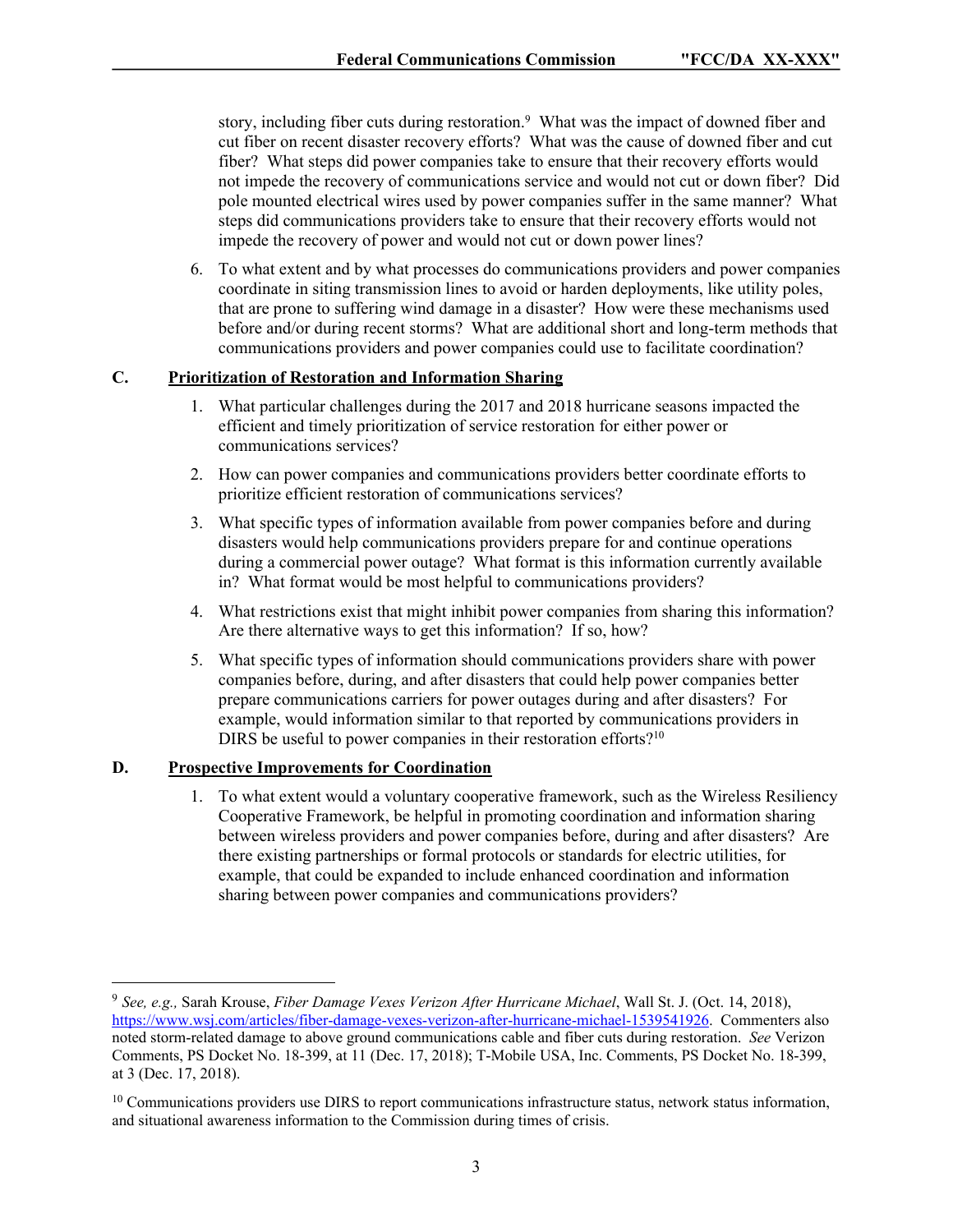- 2. What specific gaps in coordination remain between power companies and communications providers, and to what extent could these gaps be addressed by a cooperative framework?
- 3. What other solutions are in place or could be established—other than or in addition to a cooperative framework—to promote a clear understanding of coordinated responsibilities between communications providers and power companies during disasters and other events where sustained power outages might affect the provision of communications service?

## **E. Government Coordination and Commission Efforts**

The FCC, through its federal advisory committees, the Communications Security, Reliability and Interoperability Council and the former Network Reliability and Interoperability Council, has worked on cross-sector collaboration with the National Association of Regulatory Utility Commissioners,<sup>11</sup> the Utilities Telcom Council<sup>12</sup> and the North American Electric Reliability Council.<sup>13</sup> During disasters, the primary vehicle for Communications-Electric Sector coordination is the National Disaster Response Framework<sup>14</sup> administered through its Emergency Support Function (ESF) Annexes. The Bureau supports the FCC as a supporting agency to ESF#2 (Communications) and the Department of Energy is the coordinator and primary agency for ESF#12 (Energy). The FCC is also a member of the Department of Homeland Security's (DHS's) Critical Infrastructure Partnership Advisory Council which includes government and private sector coordinating councils for all 16 critical infrastructure sectors, including communications and electricity. These groups work at the sector level and collectively to address areas of high risk, often with a particular focus on cross-sector dependencies and issues.

Both the communications and electricity sectors also have active Information Sharing and Analysis Centers (ISACs) that coordinate information sharing before and during incidents within their private sector memberships and with other ISACs when such coordination is necessary. The ISACs operate outside direct government direction, although the communications ISAC is co-located and closely

<sup>&</sup>lt;sup>11</sup> The National Association of Regulatory Utility Commissioners is the national association that represents state public service commissioners who regulate essential utility services, including energy, telecommunications, and water. *See* National Association of Regulatory Utility Commissioners,<https://www.naruc.org/> (last visited Dec. 12, 2018).

<sup>&</sup>lt;sup>12</sup> The Utility Telcom Council is a global association focused on the intersection of telecommunications and utility infrastructure. It represents the hands-on staff in the field and control rooms responding to storms, deploying new technologies, and securing energy and water infrastructure from various threats. *See* Utility Telcom Council, <https://utc.org/>(last visited Dec. 12, 2018).

<sup>&</sup>lt;sup>13</sup> The North American Electric Reliability Council is a not-for-profit international regulatory authority whose mission is to assure the effective and efficient reduction of risks to the reliability and security of the power grid. It develops and enforces Reliability Standards; annually assesses seasonal and long□term reliability; monitors the bulk power system through system awareness; and educates, trains, and certifies industry personnel. *See* North American Electric Reliability Council, <https://www.nerc.com>(last visited Dec. 12, 2018).

<sup>&</sup>lt;sup>14</sup> The National Disaster Response Framework is a guide to how the Nation responds to all types of disasters and emergencies. It describes specific authorities and best practices for managing incidents that range from the serious but purely local to large-scale terrorist attacks or catastrophic natural disasters. The National Response Framework describes the principles, roles and responsibilities, and coordinating structures for delivering the core capabilities required to respond to an incident and further describes how response efforts integrate with those of the other mission areas. *See* Federal Emergency Management Agency, National Disaster Response Framework, <https://www.fema.gov/media-library/assets/documents/24647>(last visited Dec. 12, 2018).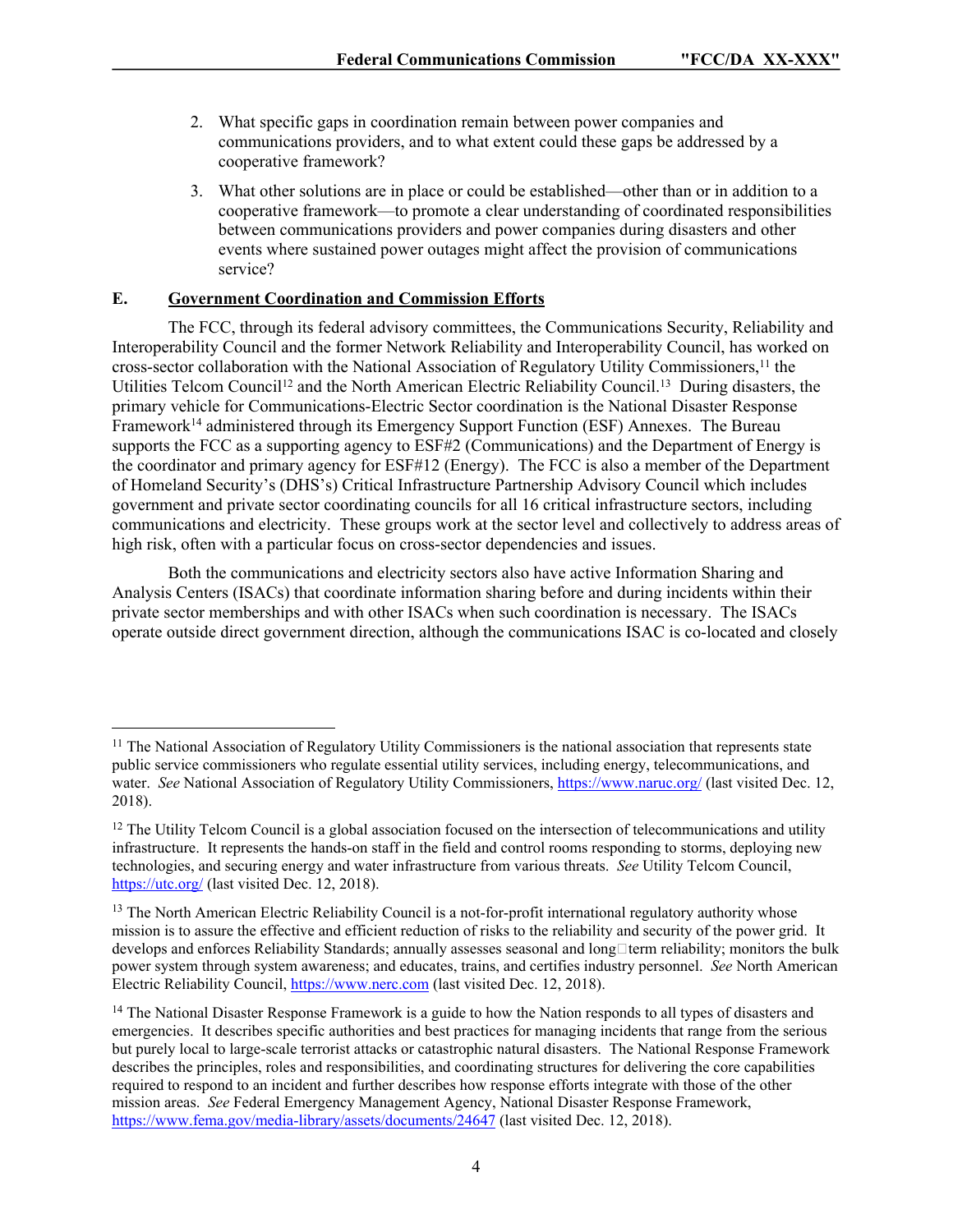coordinates with the DHS's National Coordinating Center for Communications (NCC)<sup>15</sup>—which is also the coordinating agency for ESF#2.

- 1. What existing federal administrative bodies or working groups, industry organizations, or intergovernmental processes would be appropriate vehicles to coordinate efforts in the power industry to support communications networks and systems resiliency during commercial power outages? Specifically, how would such processes help improve crosssector coordination?
- 2. What mechanisms could promote cooperation between the communications industry and the power industry to promote sustained communications services and more efficient service restoration in disaster areas impacted by power outages?
- 3. What steps are other agencies, such as DHS and the Federal Emergency Management Agency, either independently or in partnership with each other or the FCC, taking to facilitate and improve the availability of power during disasters?
- 4. In the 2017 Hurricanes Report, the Bureau made recommendations on cross-sector cooperative arrangements with the power industry in conjunction with wireless service and backhaul providers.<sup>16</sup> Are there other actions for improving the communications sector's access to power, including back-up power during hurricanes and other disasters, and if so, what would those be?
- 5. Should the FCC coordinate with additional federal and state agencies to strengthen the ability of communications networks and systems to survive commercial power failures?
- 6. What actions would ensure emergency communications providers, particularly Public Safety Answering Points (PSAPs), have access to reliable power during events such as Hurricane Michael? How, if at all, are the power supply needs for PSAP's communications services different than those of commercial and residential customers?

# **F. Back-Up Power Best Practices**

- 1. What industry and interagency entities or processes exist to promote the availability of commercial or back-up power to communications network elements during disasters?
- 2. What best practices exist for fueling and maintaining back-up generators in disaster situations? Which best practices have providers leveraged and to what extent were they effective during the 2017 and 2018 hurricane season?
- 3. What best practices exist to promoting more resilient commercial power for critical communications sites (e.g., redundancy, underground utilities, etc.)? Which practices have providers leveraged and to what extent were they effective during the 2017 and 2018 hurricane season?

### **Procedural Matters**

Interested parties may file comments on or before the dates indicated on the first page of this document. Comments may be filed using the FCC's Electronic Comment Filing System (ECFS). All

<sup>&</sup>lt;sup>15</sup> The NCC continuously monitors national and international incidents and events that may impact emergency communications. In cases of emergency, NCC Watch leads emergency communications response and recovery efforts under Emergency Support Function #2 of the National Response Framework. *See* Department of Homeland Security, National Cybersecurity and Communications Integration Center, National Coordinating Center for Communications,<https://www.dhs.gov/cisa/national-coordinating-center-communications> (last visited Dec. 12, 2018).

<sup>16</sup> 2017 Atlantic Hurricane Season Impact on Communications Report and Recommendations, PS Docket No. 17- 344 at 29-30 (PSHSB 2018), [https://docs.fcc.gov/public/attachments/DOC-353805A1.pdf.](https://docs.fcc.gov/public/attachments/DOC-353805A1.pdf)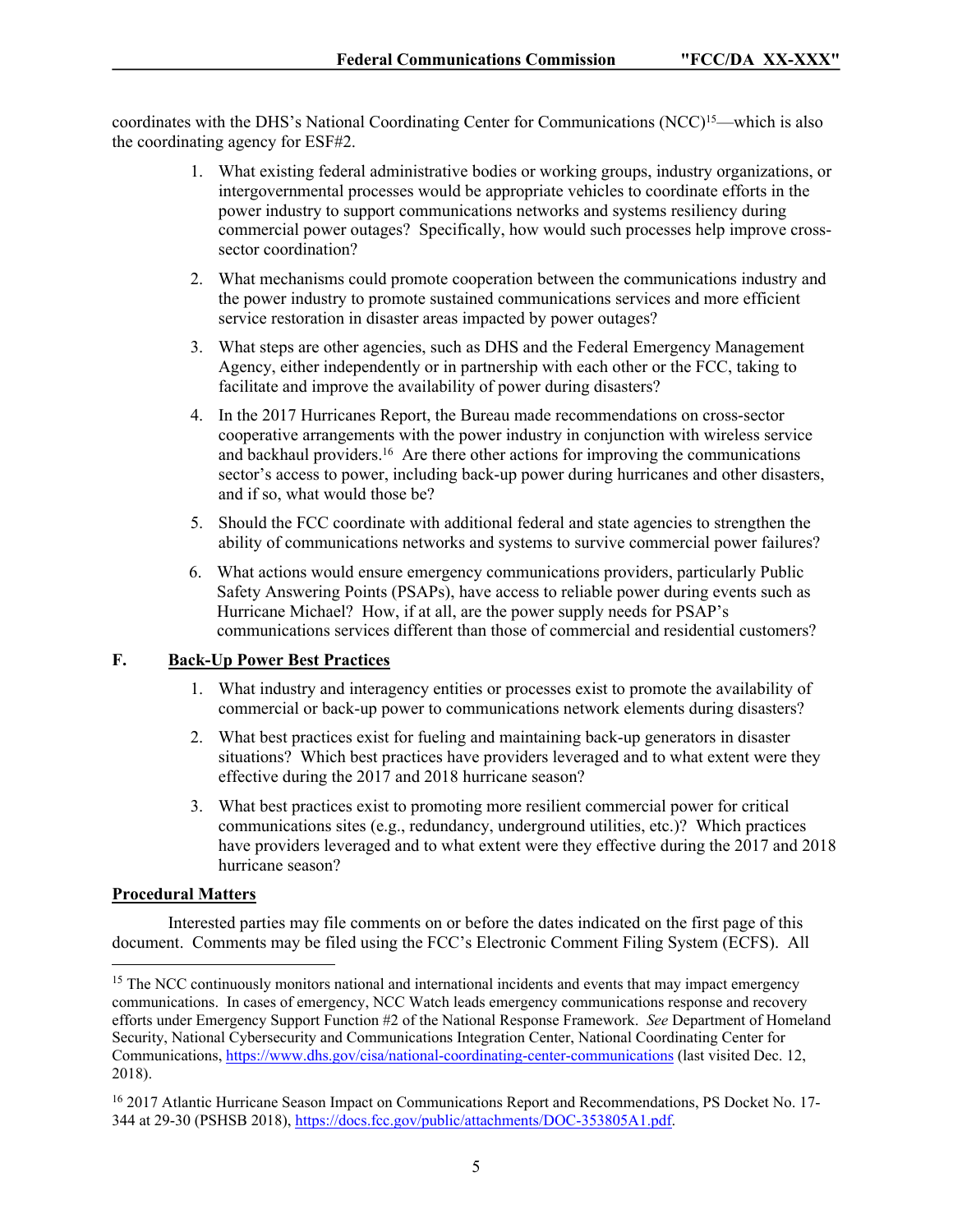filers should include their full name, U.S. Postal Service mailing address, and the applicable docket number: PS Docket No. 11-60. *See Electronic Filing of Documents in Rulemaking Proceedings*, 63 FR 24121 (1998).

- Electronic Filers: Comments may be filed electronically using the Internet by accessing the ECFS: https://www.fcc.gov/ecfs/filings.
- **Paper Filers:** Parties who choose to file by paper must file an original and one copy of each filing. If more than one docket or rulemaking number appears in the caption of this proceeding, filers must submit two additional copies for each additional docket or rulemaking number.

Filings can be sent by hand or messenger delivery, by commercial overnight courier, or by firstclass or overnight U.S. Postal Service mail. All filings must be addressed to the FCC's Secretary, Office of the Secretary, Federal Communications Commission FCC.

- All hand-delivered or messenger-delivered paper filings for the FCC's Secretary must be delivered to FCC Headquarters at  $445\,12^{th}$  St., SW, Room TW-A325, Washington, DC 20554. The filing hours are 8:00 a.m. to 7:00 p.m. All hand deliveries must be held together with rubber bands or fasteners. Any envelopes and boxes must be disposed of before entering the building.
- Commercial overnight mail (other than U.S. Postal Service Express Mail and Priority Mail) must be sent to 9050 Junction Drive, Annapolis Junction, MD 20701.
- U.S. Postal Service first-class, Express, and Priority mail must be addressed to  $445 \frac{12^{th}}{125}$ Street, SW, Washington DC 20554.

People with Disabilities: To request materials in accessible formats for people with disabilities (braille, large print, electronic files, audio format), send an e-mail to  $fcc504@$ fcc.gov or call the Consumer and Governmental Affairs Bureau at (202) 418-0530 (voice), (202) 418-0432 (tty).

Parties wishing to file materials with a claim of confidentiality should follow the procedures set forth in section 0.459 of the FCC's rules. Casual claims of confidentiality are not accepted. Confidential submissions may not be filed via ECFS but rather should be filed with the Secretary's Office following the procedures set forth in 47 C.F.R. § 0.459. Redacted versions of confidential submissions may be filed via ECFS. Parties are advised that the FCC looks with disfavor on claims of confidentiality for entire documents. When a claim of confidentiality is made, a public, redacted version of the document should also be filed.

This Public Notice initiates a new proceeding, which will follow the "permit-but-disclose" rules contained in the FCC's *ex parte* rules.<sup>17</sup> By requiring as such, the public interest is served by ensuring transparency regarding the persons commenting in this proceeding. Persons making *ex parte*  presentations must file a copy of any written presentation or a memorandum summarizing any oral presentation within two business days after the presentation (unless a different deadline applicable to the Sunshine period applies). Persons making oral *ex parte* presentations are reminded that memoranda summarizing the presentation must (1) list all persons attending or otherwise participating in the meeting at which the *ex parte* presentation was made, and (2) summarize all data presented and arguments made during the presentation. If the presentation consisted in whole or in part of the presentation of data or arguments already reflected in the presenter's written comments, memoranda or other filings in the proceeding, the presenter may provide citations to such data or arguments in his or her prior comments, memoranda, or other filings (specifying the relevant page and/or paragraph numbers where such data or arguments can be found) in lieu of summarizing them in the memorandum. Documents shown or given to FCC staff during *ex parte* meetings are deemed to be written *ex parte* presentations and must be filed

<sup>17</sup> 47 C.F.R. §§ 1.1200 *et seq.*